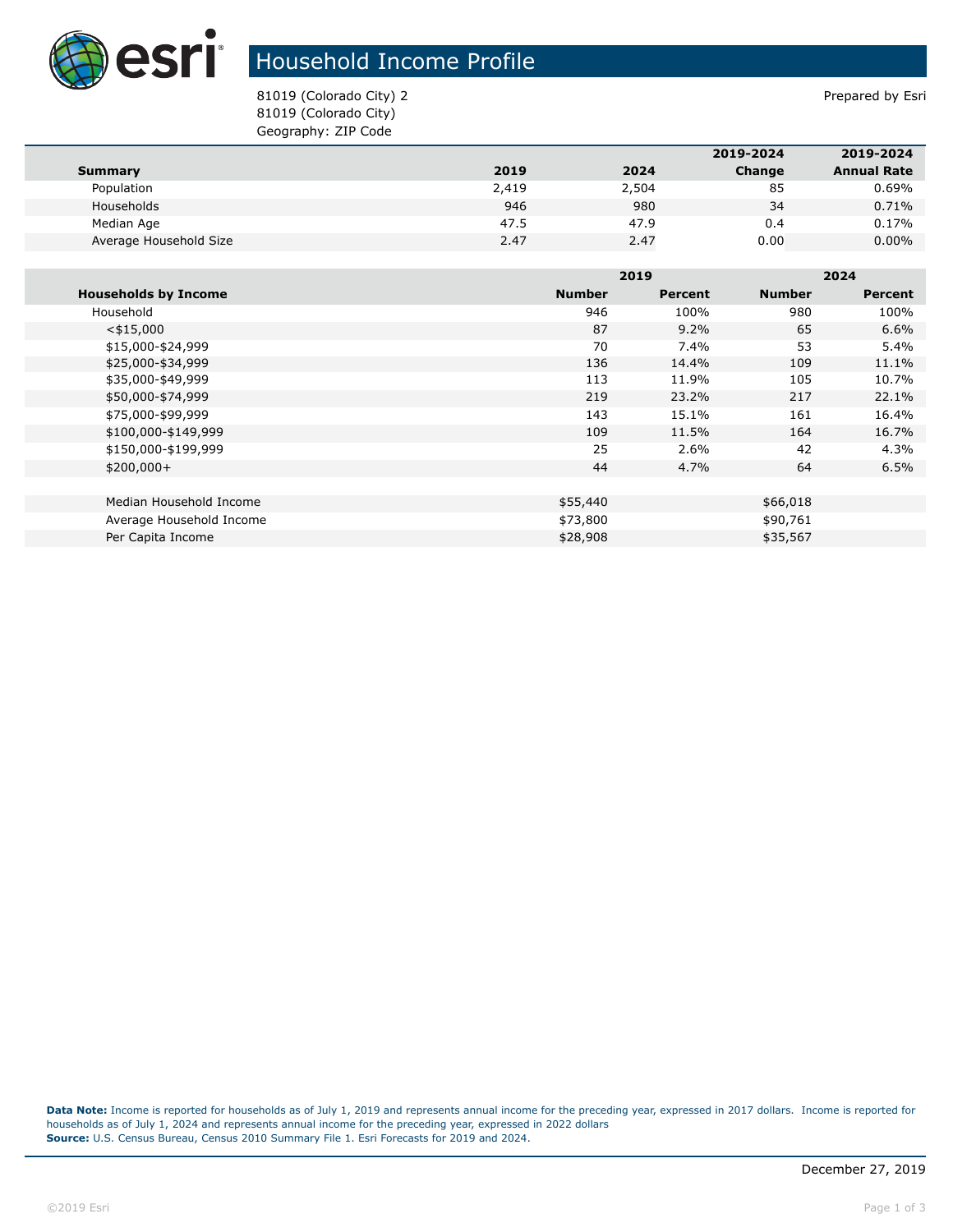

## Household Income Profile

81019 (Colorado City) 2 and 31019 (Colorado City) 2 81019 (Colorado City) Geography: ZIP Code

| 2019 Households by Income and Age of Householder |                       |                |                |                |           |           |                |                |  |
|--------------------------------------------------|-----------------------|----------------|----------------|----------------|-----------|-----------|----------------|----------------|--|
|                                                  |                       | $25$           | $25 - 34$      | $35 - 44$      | $45 - 54$ | $55 - 64$ | 65-74          | $75+$          |  |
|                                                  | <b>HH Income Base</b> | 8              | 94             | 116            | 155       | 228       | 182            | 163            |  |
|                                                  |                       |                |                |                |           |           |                |                |  |
|                                                  | $<$ \$15,000          | 1              | 7              | 8              | 11        | 21        | 15             | 24             |  |
|                                                  | \$15,000-\$24,999     | $\overline{2}$ | 5              | $\overline{4}$ | 6         | 14        | 14             | 25             |  |
|                                                  | \$25,000-\$34,999     | $\mathbf{1}$   | 13             | 12             | 15        | 23        | 28             | 44             |  |
|                                                  | \$35,000-\$49,999     | $\mathbf{1}$   | 13             | 13             | 17        | 24        | 23             | 22             |  |
|                                                  | \$50,000-\$74,999     | $\overline{2}$ | 24             | 27             | 37        | 59        | 47             | 23             |  |
|                                                  | \$75,000-\$99,999     | $\mathbf{1}$   | 15             | 21             | 28        | 42        | 24             | 12             |  |
|                                                  | \$100,000-\$149,999   | 0              | 11             | 21             | 22        | 28        | 19             | 8              |  |
|                                                  | \$150,000-\$199,999   | 0              | $\overline{2}$ | 3              | 8         | 6         | $\overline{4}$ | $\overline{2}$ |  |
|                                                  | \$200,000+            | 0              | 4              | $\overline{7}$ | 11        | 11        | 8              | 3              |  |
|                                                  |                       |                |                |                |           |           |                |                |  |
|                                                  | Median HH Income      | \$35,000       | \$56,768       | \$67,465       | \$67,207  | \$60,691  | \$53,889       | \$31,513       |  |
|                                                  | Average HH Income     | \$42,823       | \$74,556       | \$86,761       | \$89,682  | \$77,228  | \$71,740       | \$48,061       |  |
| <b>Percent Distribution</b>                      |                       |                |                |                |           |           |                |                |  |
|                                                  |                       | $25$           | $25 - 34$      | $35 - 44$      | $45 - 54$ | $55 - 64$ | 65-74          | $75+$          |  |
|                                                  | <b>HH Income Base</b> | 100%           | 100%           | 100%           | 100%      | 100%      | 100%           | 100%           |  |
|                                                  |                       |                |                |                |           |           |                |                |  |
|                                                  | $<$ \$15,000          | 12.5%          | 7.4%           | 6.9%           | 7.1%      | 9.2%      | 8.2%           | 14.7%          |  |
|                                                  | \$15,000-\$24,999     | 25.0%          | 5.3%           | 3.4%           | 3.9%      | 6.1%      | 7.7%           | 15.3%          |  |
|                                                  | \$25,000-\$34,999     | 12.5%          | 13.8%          | 10.3%          | 9.7%      | 10.1%     | 15.4%          | 27.0%          |  |
|                                                  | \$35,000-\$49,999     | 12.5%          | 13.8%          | 11.2%          | 11.0%     | 10.5%     | 12.6%          | 13.5%          |  |
|                                                  | \$50,000-\$74,999     | 25.0%          | 25.5%          | 23.3%          | 23.9%     | 25.9%     | 25.8%          | 14.1%          |  |
|                                                  | \$75,000-\$99,999     | 12.5%          | 16.0%          | 18.1%          | 18.1%     | 18.4%     | 13.2%          | 7.4%           |  |
|                                                  | \$100,000-\$149,999   | 0.0%           | 11.7%          | 18.1%          | 14.2%     | 12.3%     | 10.4%          | 4.9%           |  |
|                                                  | \$150,000-\$199,999   | 0.0%           | 2.1%           | 2.6%           | 5.2%      | 2.6%      | 2.2%           | 1.2%           |  |
|                                                  | \$200,000+            | 0.0%           | 4.3%           | 6.0%           | 7.1%      | 4.8%      | 4.4%           | 1.8%           |  |

**Data Note:** Income is reported for households as of July 1, 2019 and represents annual income for the preceding year, expressed in 2017 dollars. Income is reported for households as of July 1, 2024 and represents annual income for the preceding year, expressed in 2022 dollars **Source:** U.S. Census Bureau, Census 2010 Summary File 1. Esri Forecasts for 2019 and 2024.